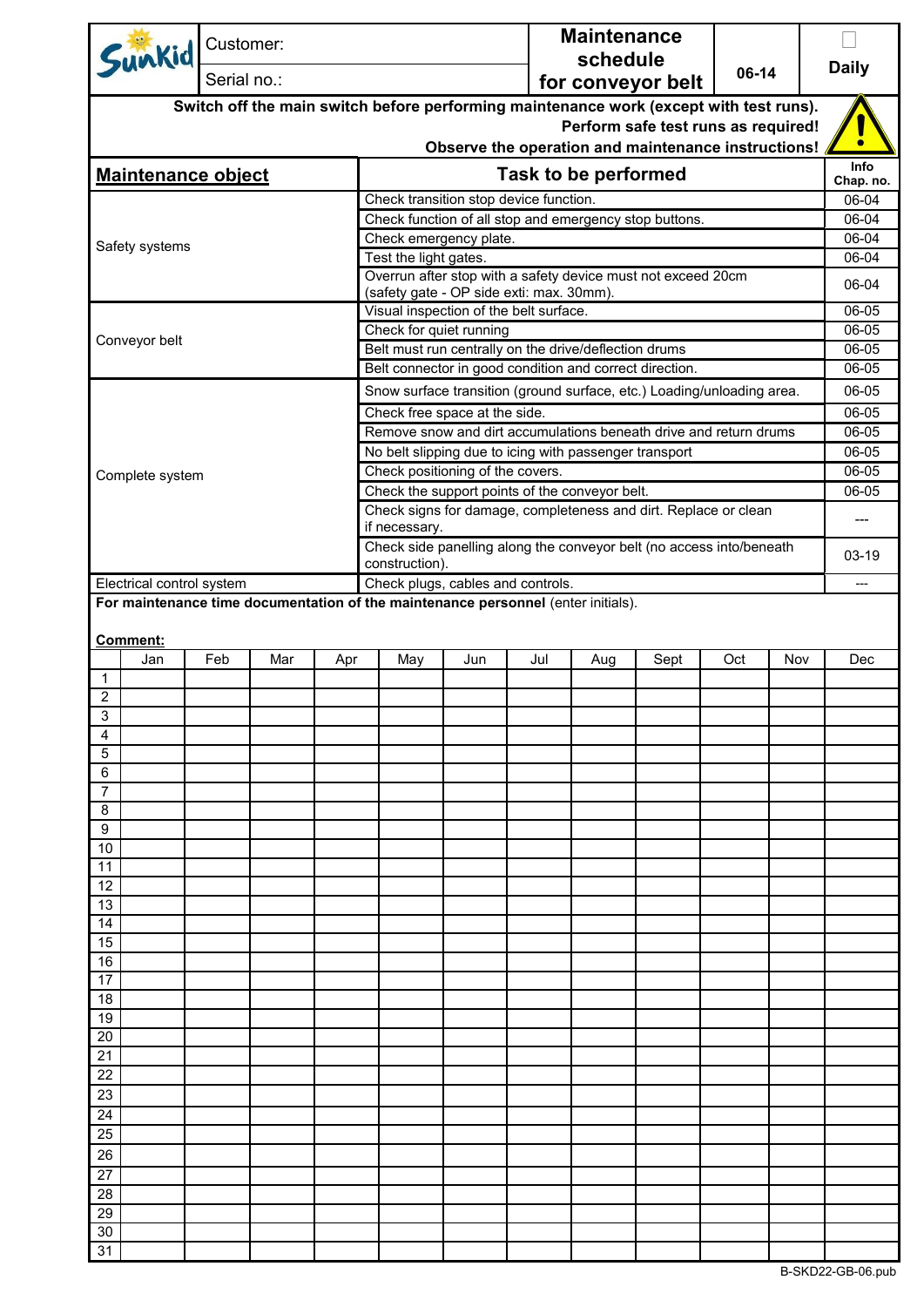| Sunkid<br>schedule<br>Serial no.:<br>for conveyor belt<br>06-15<br>Switch off the main switch before performing maintenance work (except with test runs).<br>Perform safe test runs as required!<br>Observe the operation and maintenance instructions!<br><b>Task to be performed</b><br><b>Maintenance object</b><br>Test backstop device (if fitted)<br>Safety systems<br>Emergency stop devices<br>Check all safety equipment.<br>Check belt tension.<br>Lubricate tension guide and screws.<br>With reinforced bearing: visual inspection for grease leakage.<br>Drive system<br>Grease bearings (with the exception of reinforced bearings)<br>with grease nipple (every 200 operating hours).<br>Test functionality of the light gates<br>Check the tensioning device with the return station belt tension,<br>re-tension if necessary.<br>Conveyor belt<br>Visual inspection for wear (traces of wear, friction points, etc.)<br>Return unit<br>OP snow plough: with the formation of sharp edges $\rightarrow$ grind away<br>Extraordinary cleaning of moving parts<br>Check the general condition (rust, worn/protruding parts,<br>protruding fabric, sharp edges)<br>Complete system<br>Check plastic parts for wear<br>Check for loose screws<br>Check the functions of the system during a test run.<br>For maintenance time documentation of the maintenance personnel (enter initials).<br>Jan<br>Feb<br>Mar<br>Jun<br>Jul<br>Sept<br>Oct<br>Nov<br>Apr<br>May<br>Aug<br>Date:<br>Name:<br>Comment: | Info<br>$---$<br>---<br>---<br>---<br>---<br>Dec | Chap. no.<br>06-06<br>$03-16$<br>06-02 | Customer: |  |  |  |  |  |  |  | <b>Maintenance</b> |  |  |  |                |
|--------------------------------------------------------------------------------------------------------------------------------------------------------------------------------------------------------------------------------------------------------------------------------------------------------------------------------------------------------------------------------------------------------------------------------------------------------------------------------------------------------------------------------------------------------------------------------------------------------------------------------------------------------------------------------------------------------------------------------------------------------------------------------------------------------------------------------------------------------------------------------------------------------------------------------------------------------------------------------------------------------------------------------------------------------------------------------------------------------------------------------------------------------------------------------------------------------------------------------------------------------------------------------------------------------------------------------------------------------------------------------------------------------------------------------------------------------------------------------------------------------------------|--------------------------------------------------|----------------------------------------|-----------|--|--|--|--|--|--|--|--------------------|--|--|--|----------------|
|                                                                                                                                                                                                                                                                                                                                                                                                                                                                                                                                                                                                                                                                                                                                                                                                                                                                                                                                                                                                                                                                                                                                                                                                                                                                                                                                                                                                                                                                                                                    |                                                  |                                        |           |  |  |  |  |  |  |  |                    |  |  |  | <b>Monthly</b> |
|                                                                                                                                                                                                                                                                                                                                                                                                                                                                                                                                                                                                                                                                                                                                                                                                                                                                                                                                                                                                                                                                                                                                                                                                                                                                                                                                                                                                                                                                                                                    |                                                  |                                        |           |  |  |  |  |  |  |  |                    |  |  |  |                |
|                                                                                                                                                                                                                                                                                                                                                                                                                                                                                                                                                                                                                                                                                                                                                                                                                                                                                                                                                                                                                                                                                                                                                                                                                                                                                                                                                                                                                                                                                                                    |                                                  |                                        |           |  |  |  |  |  |  |  |                    |  |  |  |                |
|                                                                                                                                                                                                                                                                                                                                                                                                                                                                                                                                                                                                                                                                                                                                                                                                                                                                                                                                                                                                                                                                                                                                                                                                                                                                                                                                                                                                                                                                                                                    |                                                  |                                        |           |  |  |  |  |  |  |  |                    |  |  |  |                |
|                                                                                                                                                                                                                                                                                                                                                                                                                                                                                                                                                                                                                                                                                                                                                                                                                                                                                                                                                                                                                                                                                                                                                                                                                                                                                                                                                                                                                                                                                                                    |                                                  |                                        |           |  |  |  |  |  |  |  |                    |  |  |  |                |
|                                                                                                                                                                                                                                                                                                                                                                                                                                                                                                                                                                                                                                                                                                                                                                                                                                                                                                                                                                                                                                                                                                                                                                                                                                                                                                                                                                                                                                                                                                                    |                                                  |                                        |           |  |  |  |  |  |  |  |                    |  |  |  | 06-04          |
|                                                                                                                                                                                                                                                                                                                                                                                                                                                                                                                                                                                                                                                                                                                                                                                                                                                                                                                                                                                                                                                                                                                                                                                                                                                                                                                                                                                                                                                                                                                    |                                                  |                                        |           |  |  |  |  |  |  |  |                    |  |  |  | 06-04          |
|                                                                                                                                                                                                                                                                                                                                                                                                                                                                                                                                                                                                                                                                                                                                                                                                                                                                                                                                                                                                                                                                                                                                                                                                                                                                                                                                                                                                                                                                                                                    |                                                  |                                        |           |  |  |  |  |  |  |  |                    |  |  |  | 03-16          |
|                                                                                                                                                                                                                                                                                                                                                                                                                                                                                                                                                                                                                                                                                                                                                                                                                                                                                                                                                                                                                                                                                                                                                                                                                                                                                                                                                                                                                                                                                                                    |                                                  |                                        |           |  |  |  |  |  |  |  |                    |  |  |  | 06-06          |
|                                                                                                                                                                                                                                                                                                                                                                                                                                                                                                                                                                                                                                                                                                                                                                                                                                                                                                                                                                                                                                                                                                                                                                                                                                                                                                                                                                                                                                                                                                                    |                                                  |                                        |           |  |  |  |  |  |  |  |                    |  |  |  |                |
|                                                                                                                                                                                                                                                                                                                                                                                                                                                                                                                                                                                                                                                                                                                                                                                                                                                                                                                                                                                                                                                                                                                                                                                                                                                                                                                                                                                                                                                                                                                    |                                                  |                                        |           |  |  |  |  |  |  |  |                    |  |  |  |                |
|                                                                                                                                                                                                                                                                                                                                                                                                                                                                                                                                                                                                                                                                                                                                                                                                                                                                                                                                                                                                                                                                                                                                                                                                                                                                                                                                                                                                                                                                                                                    |                                                  |                                        |           |  |  |  |  |  |  |  |                    |  |  |  |                |
|                                                                                                                                                                                                                                                                                                                                                                                                                                                                                                                                                                                                                                                                                                                                                                                                                                                                                                                                                                                                                                                                                                                                                                                                                                                                                                                                                                                                                                                                                                                    |                                                  |                                        |           |  |  |  |  |  |  |  |                    |  |  |  | $06 - 04$      |
|                                                                                                                                                                                                                                                                                                                                                                                                                                                                                                                                                                                                                                                                                                                                                                                                                                                                                                                                                                                                                                                                                                                                                                                                                                                                                                                                                                                                                                                                                                                    |                                                  |                                        |           |  |  |  |  |  |  |  |                    |  |  |  |                |
|                                                                                                                                                                                                                                                                                                                                                                                                                                                                                                                                                                                                                                                                                                                                                                                                                                                                                                                                                                                                                                                                                                                                                                                                                                                                                                                                                                                                                                                                                                                    |                                                  |                                        |           |  |  |  |  |  |  |  |                    |  |  |  |                |
|                                                                                                                                                                                                                                                                                                                                                                                                                                                                                                                                                                                                                                                                                                                                                                                                                                                                                                                                                                                                                                                                                                                                                                                                                                                                                                                                                                                                                                                                                                                    |                                                  |                                        |           |  |  |  |  |  |  |  |                    |  |  |  |                |
|                                                                                                                                                                                                                                                                                                                                                                                                                                                                                                                                                                                                                                                                                                                                                                                                                                                                                                                                                                                                                                                                                                                                                                                                                                                                                                                                                                                                                                                                                                                    |                                                  |                                        |           |  |  |  |  |  |  |  |                    |  |  |  |                |
|                                                                                                                                                                                                                                                                                                                                                                                                                                                                                                                                                                                                                                                                                                                                                                                                                                                                                                                                                                                                                                                                                                                                                                                                                                                                                                                                                                                                                                                                                                                    |                                                  |                                        |           |  |  |  |  |  |  |  |                    |  |  |  |                |
|                                                                                                                                                                                                                                                                                                                                                                                                                                                                                                                                                                                                                                                                                                                                                                                                                                                                                                                                                                                                                                                                                                                                                                                                                                                                                                                                                                                                                                                                                                                    |                                                  |                                        |           |  |  |  |  |  |  |  |                    |  |  |  |                |
|                                                                                                                                                                                                                                                                                                                                                                                                                                                                                                                                                                                                                                                                                                                                                                                                                                                                                                                                                                                                                                                                                                                                                                                                                                                                                                                                                                                                                                                                                                                    |                                                  |                                        |           |  |  |  |  |  |  |  |                    |  |  |  |                |
|                                                                                                                                                                                                                                                                                                                                                                                                                                                                                                                                                                                                                                                                                                                                                                                                                                                                                                                                                                                                                                                                                                                                                                                                                                                                                                                                                                                                                                                                                                                    |                                                  |                                        |           |  |  |  |  |  |  |  |                    |  |  |  |                |
|                                                                                                                                                                                                                                                                                                                                                                                                                                                                                                                                                                                                                                                                                                                                                                                                                                                                                                                                                                                                                                                                                                                                                                                                                                                                                                                                                                                                                                                                                                                    |                                                  |                                        |           |  |  |  |  |  |  |  |                    |  |  |  |                |
|                                                                                                                                                                                                                                                                                                                                                                                                                                                                                                                                                                                                                                                                                                                                                                                                                                                                                                                                                                                                                                                                                                                                                                                                                                                                                                                                                                                                                                                                                                                    |                                                  |                                        |           |  |  |  |  |  |  |  |                    |  |  |  |                |
|                                                                                                                                                                                                                                                                                                                                                                                                                                                                                                                                                                                                                                                                                                                                                                                                                                                                                                                                                                                                                                                                                                                                                                                                                                                                                                                                                                                                                                                                                                                    |                                                  |                                        |           |  |  |  |  |  |  |  |                    |  |  |  |                |
|                                                                                                                                                                                                                                                                                                                                                                                                                                                                                                                                                                                                                                                                                                                                                                                                                                                                                                                                                                                                                                                                                                                                                                                                                                                                                                                                                                                                                                                                                                                    |                                                  |                                        |           |  |  |  |  |  |  |  |                    |  |  |  |                |
|                                                                                                                                                                                                                                                                                                                                                                                                                                                                                                                                                                                                                                                                                                                                                                                                                                                                                                                                                                                                                                                                                                                                                                                                                                                                                                                                                                                                                                                                                                                    |                                                  |                                        |           |  |  |  |  |  |  |  |                    |  |  |  |                |
|                                                                                                                                                                                                                                                                                                                                                                                                                                                                                                                                                                                                                                                                                                                                                                                                                                                                                                                                                                                                                                                                                                                                                                                                                                                                                                                                                                                                                                                                                                                    |                                                  |                                        |           |  |  |  |  |  |  |  |                    |  |  |  |                |
|                                                                                                                                                                                                                                                                                                                                                                                                                                                                                                                                                                                                                                                                                                                                                                                                                                                                                                                                                                                                                                                                                                                                                                                                                                                                                                                                                                                                                                                                                                                    |                                                  |                                        |           |  |  |  |  |  |  |  |                    |  |  |  |                |
|                                                                                                                                                                                                                                                                                                                                                                                                                                                                                                                                                                                                                                                                                                                                                                                                                                                                                                                                                                                                                                                                                                                                                                                                                                                                                                                                                                                                                                                                                                                    |                                                  |                                        |           |  |  |  |  |  |  |  |                    |  |  |  |                |
|                                                                                                                                                                                                                                                                                                                                                                                                                                                                                                                                                                                                                                                                                                                                                                                                                                                                                                                                                                                                                                                                                                                                                                                                                                                                                                                                                                                                                                                                                                                    |                                                  |                                        |           |  |  |  |  |  |  |  |                    |  |  |  |                |